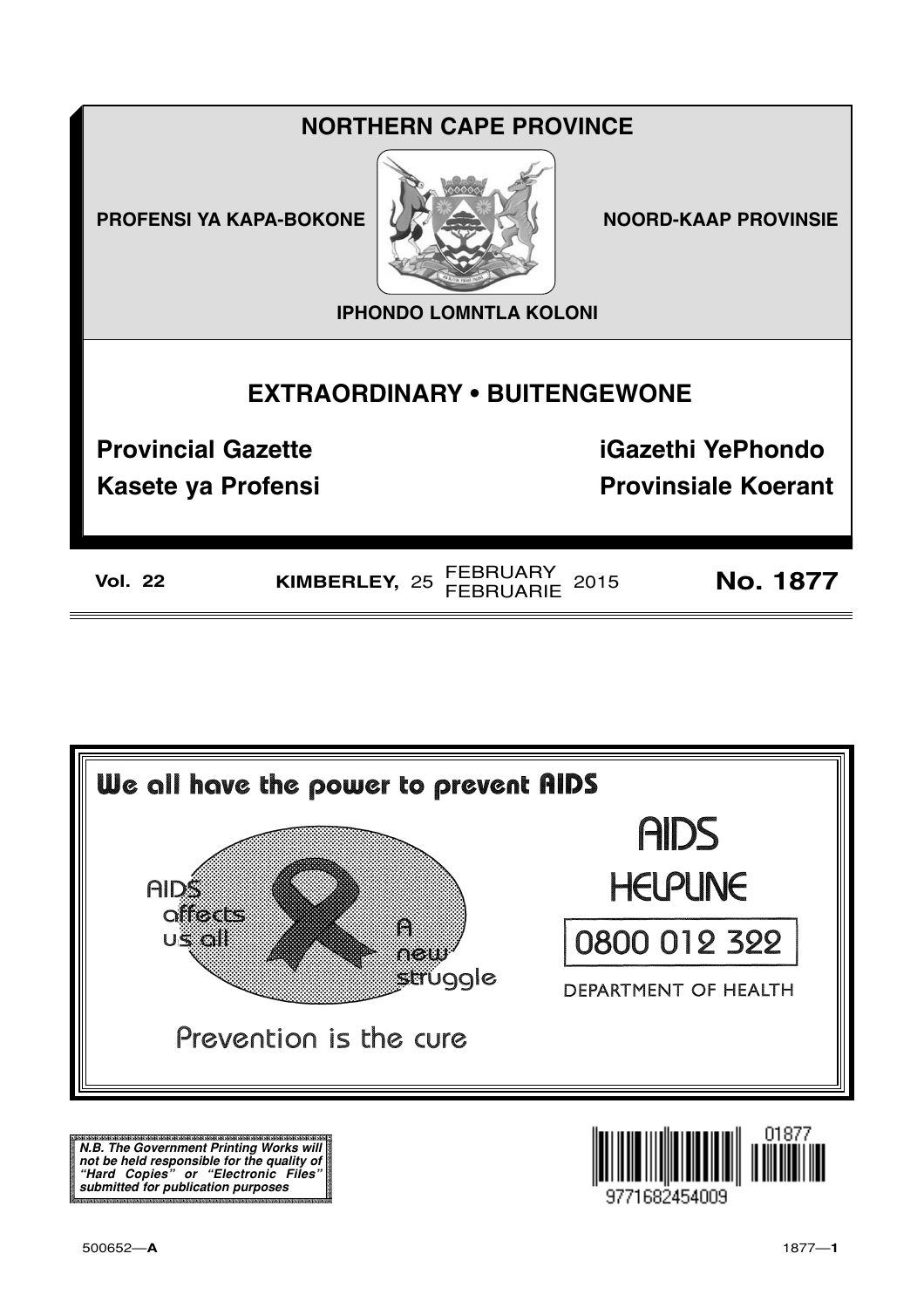#### **IMPORTANT NOTICE**

**The Government Printing Works will not be held responsible for faxed documents not received due to errors on the fax machine or faxes received which are unclear or incomplete. Please be advised that an "OK" slip, received from a fax machine, will not be accepted as proof that documents were received by the GPW for printing. If documents are faxed to the GPW it will be the sender's responsibility to phone and confirm that the documents were received in good order.**

**Furthermore the Government Printing Works will also not be held responsible for cancellations and amendments which have not been done on original documents received from clients.**

#### **CONTENTS • INHOUD**

| No. |                                                                                                                    | Paae<br>No. | Gazette<br>No. |
|-----|--------------------------------------------------------------------------------------------------------------------|-------------|----------------|
|     | <b>GENERAL NOTICE</b>                                                                                              |             |                |
|     | 13 Remuneration of Public Office Bearers Act (20/1998): Determination of upper limit of salaries and allowances of |             | 1877           |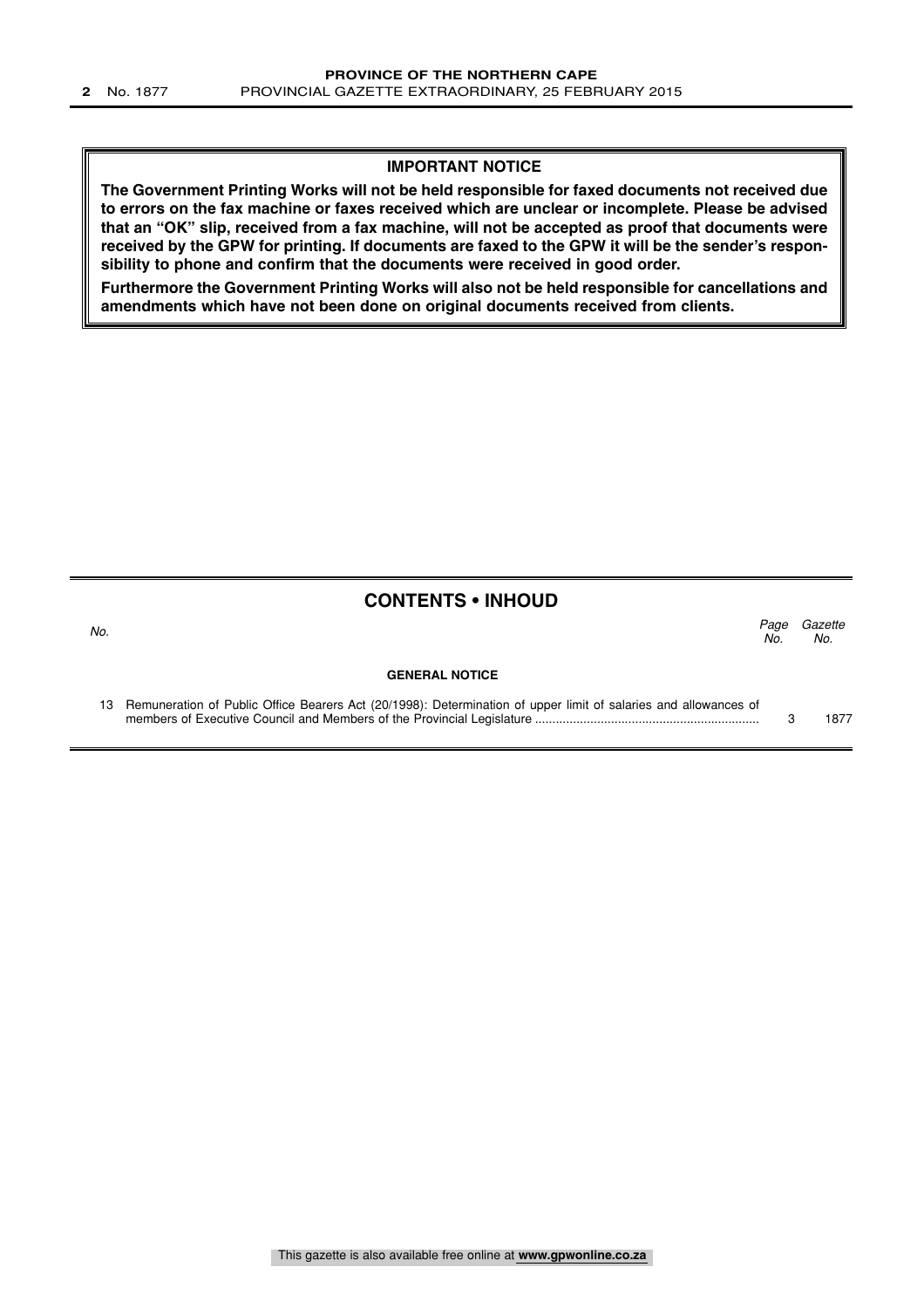PREMIER'S NOTICE NO. 2 AS PUBLISHED IN EXTRA ORDINARY PROVINCIAL GAZETTE NO. 1873 DATED 23 FEBRUARY 2015: REMUNERATION OF PUBLIC OFFICE BEARERS ACT NO. 20 OF 1998: DETERMINATION OF UPPER LIMIT OF SALARIES AND ALLOWANCES OF MEMBERS OF EXECUTIVE COUNCIL AND MEMBERS OF THE PROVINCIAL LEGISLATURE

Due to the incomplete publication of the "Premier's Notice No 2", as was published in Extra Ordinary Provincial Gazette No 1873, Vol. 22, published on 23 February 2015, the Premier's Notice is hereby re-published.

## GENERAL NOTICE

#### **NOTICE 13 OF 2015**

#### DETERMINATION OF UPPER LIMIT OF SALARIES AND ALLOWANCES OF MEMBERS OF EXECUTIVE COUNCIL AND MEMBERS OF THE PROVINCIAL LEGISLATURE

 $\mathbf{1}$ . The President having determined the total remuneration packages of the Members of the Executive Council and Members of the Provincial Legislatures in Proclamation No. 5 as published in the Government Gazette No. 38470 of 13 February 2015.

**I, Sylvia Lucas**, in terms of section  $6(3)(a)$  of the **Remuneration of** Public Office Bearers Act, 1998 (Act No. 20 of 1998) (hereafter referred to as "the Act"), hereby determine that the upper limit of the annual salaries of the positions of Office Bearers mentioned in Column 3 of Schedule 1 shall be as set out in Column 4 of Schedule 1 with effect from 1 April 2014, subject to the provisions of section 6(2)  $-$  (9) of the said Act, and, in terms and conditions set out herein.

- $2.$ The total remuneration packages should include the following elements.
	- 2.1 A basic salary component equal to 60% of total package, which constitutes the pensionable salary;
	- 2.2 An amount of 120 000 per annum, which is an amount which section 8 (1)(d) of the Income Tax Act, 1962, applies. This amount is included in the basic salary component,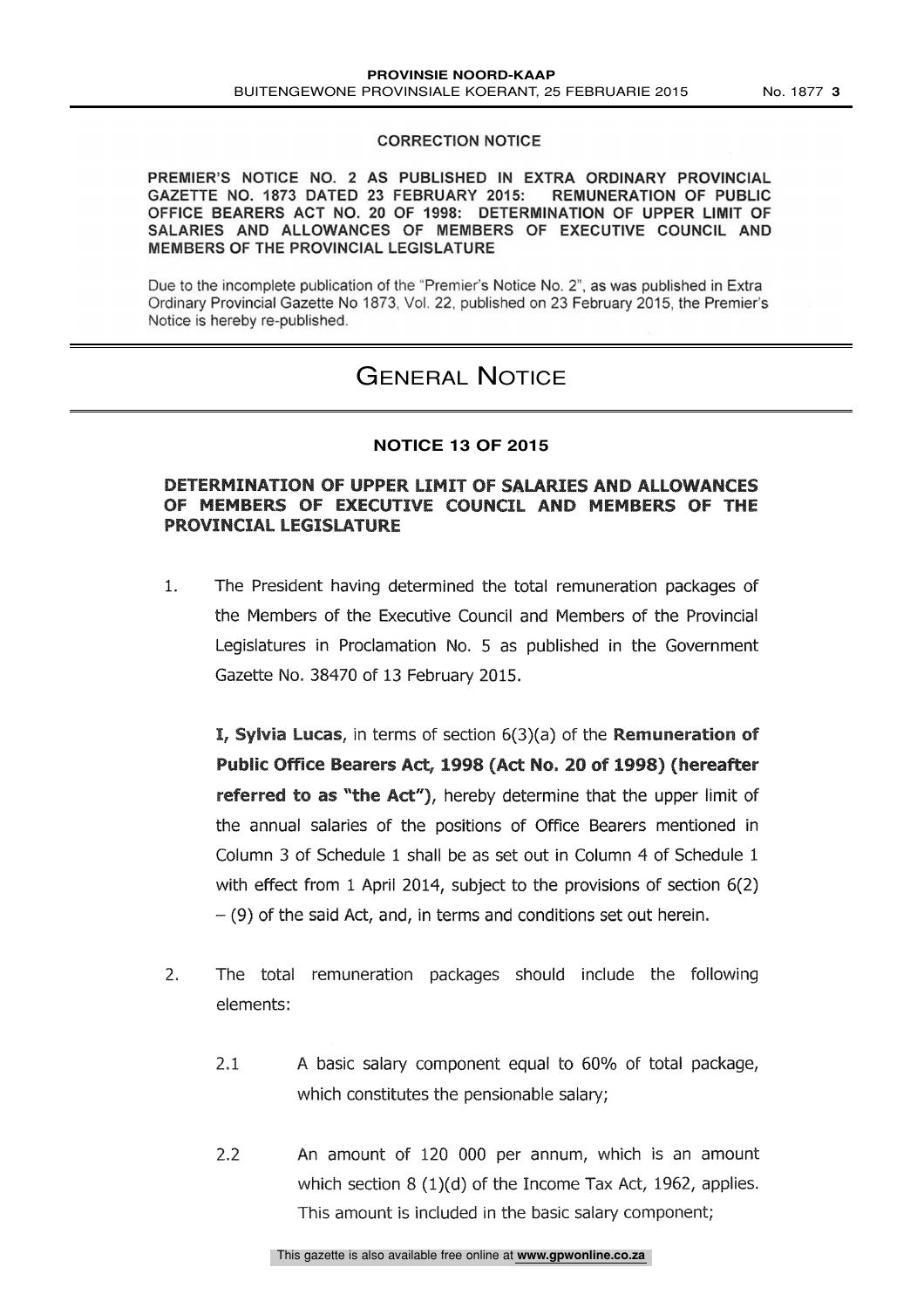- 2.3 An employer's pension benefit contribution equal to 22.5% of pensionable salary; and
- 2.4 A flexible portion for the remaining amount of the total remuneration.
- 3. The remaining 32% of the employer's pensions benefit contribution will not form part of the total remuneration package. The State will contribute the cash on an annual basis into the pension fund.

Given under my hand at Kimberley on this the  $\frac{18}{100}$  day of February Two Thousand and Fifteen.

SYLVIA LUCAS PREMIER: NORTHERN CAPE PROVINCE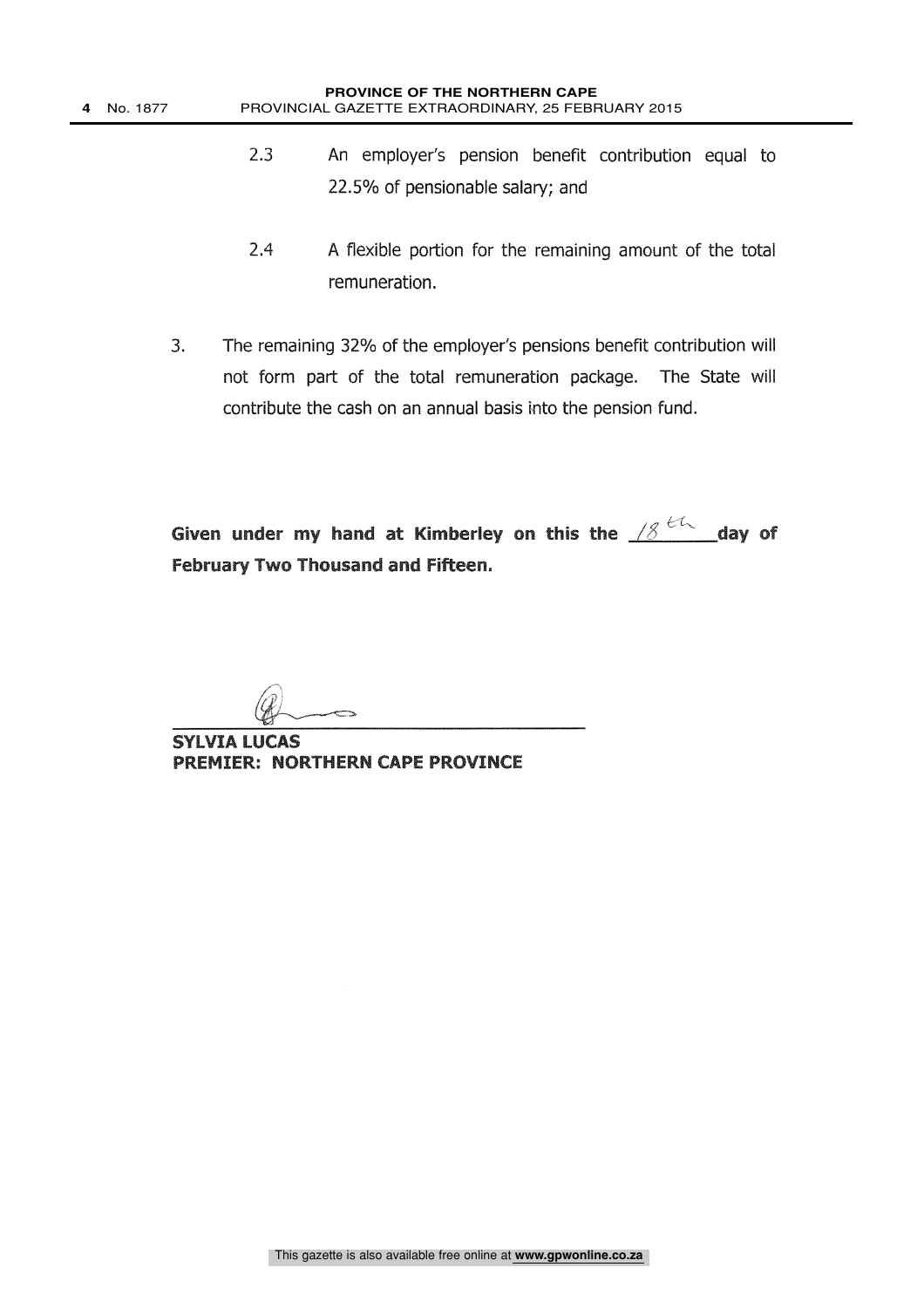## SCHEDULE 1

### UPPER LIMIT OF SALARIES OF MEMBERS OF THE EXECUTIVE COUNCIL AND MEMBERS OF THE PROVINCIAL LEGISLATURE AS ADJUSTED BY 5 % FOR THOSE EARNING ABOVE R 1 000 000 AND 6% BELOW R 1 000 000 WITH EFFECT FROM 1 APRIL 2014.

| Column 1     | Column <sub>2</sub> | Column 3                           | Column 4                                                              |
|--------------|---------------------|------------------------------------|-----------------------------------------------------------------------|
| <b>GRADE</b> | <b>PAY LEVEL</b>    | <b>POSITION</b>                    | <b>TOTAL</b><br><b>REMUNERATION</b><br><b>AS FROM 1 APRIL</b><br>2014 |
| <b>LB</b>    | $\mathbf{1}$        | Member of the Executive Council    | R 1,821,577.00                                                        |
|              | $\mathbf 1$         | Speaker                            | R 1,821,577.00                                                        |
| LC           | $\mathbf{1}$        | Deputy Speaker                     | R 1,431,218.00                                                        |
|              |                     | Chief Whip: Majority Party         | R 1,301,148.00                                                        |
|              |                     | Chairperson of Committees          | R 1,171,080.00                                                        |
|              |                     | Leader of Opposition               | R 1,171,080.00                                                        |
|              | $\overline{2}$      | Chairperson of a Committee         | R 1,171,080.00                                                        |
|              | $\overline{3}$      | Deputy Chairperson of committees   | R 1,101,780.00                                                        |
|              |                     | Deputy Chief Whip: Majority Party  | R 1,101,780.00                                                        |
|              |                     | Chief Whip: Largest Minority Party | R 1,101,780.00                                                        |
|              |                     | Leader of a Minority Party         | R 1,101,780.00                                                        |
|              |                     | Whip                               | 989,883.00<br>$R_{\parallel}$                                         |
|              | $\overline{2}$      | Member of Provincial Legislature   | 958,056.00<br>R                                                       |